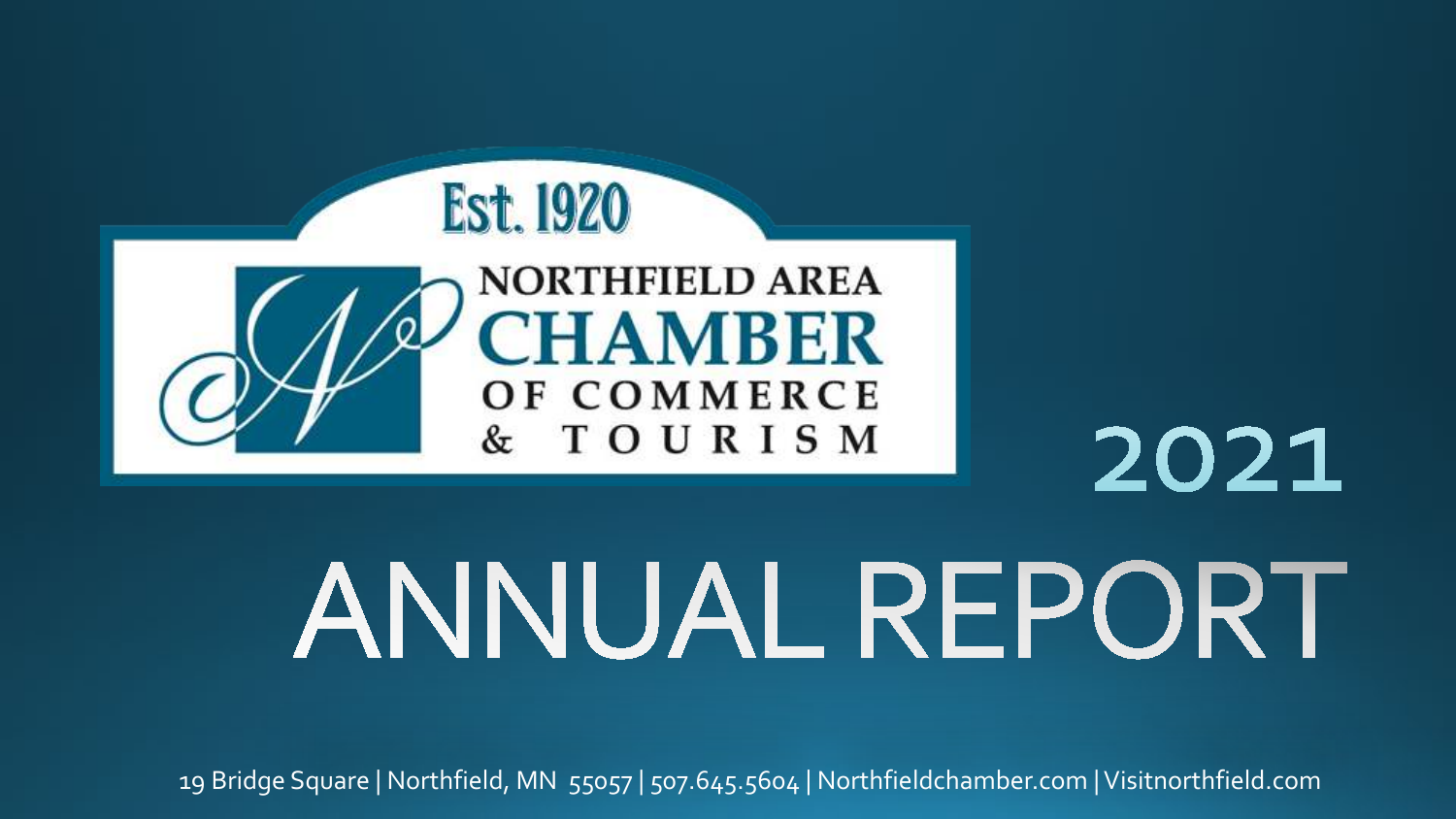#### NEW MEMBERS (48)

- Makeshift Accessories
- LaRopa
- Little Hill Berry Farm
- Jean Wakely Mary Kay Cosmetics
- Farm Bureau Financial Services, Dan Hummel
- The Blast Northfield
- LAU Insurance Services
- Estes Campbell Law Firm
- Garage Force
- Four Leaf Property Services
- Waste Management
- Wings Financial Credit Union
- Thrivent Financial/Jaeson Morrison
- Unique Window Shadings, LLC
- Slumberland Furniture

#### DROPPED MEMBERS (35)

- Jenkins Jewelers
- Magic Door B&B
- Bob's Wood Specialties & Credit River Granite
- Archer House River Inn
- Award Centre
- Northside Self Storage
- Julie Buckwald Haley, Freelance Writer
- Kmicheal Homes
- VJ Properties, LLC
- Buddha WP
- Wells Fargo Bank
- Northfield Union of Youth

MEMBERSHIP  $\bigcirc$  - MEMBERS ENDING FISCAL YEAR 2021

- Innovative Basement Authority
- Stephanie Bennett Photography
- Farmstead Bike Shop
- T & M Sales Inc.
- CK Johnson Productions
- Pentair
- Coratel Inn & Suites
- Action COACH
- Moran Pro Cleaning Services, LLC
- George's Vineyard
- Healthy Focus
- loanDepot
- Tin Tea LLC
- Don Chingon
- Full Potential Therapy, LLC
- Spectrum
- City Gal Transportation
- Northfield Urgent Care
- Home Depot Burnsville
- KOMA
- Essential Carpet Cleaners
- Polzin Glass
- Launch5 Media
- Lyceum Learning
- Castrol Premium Lube Express
- DuFour's Cleaners, Inc.
- Reliable Auto
- JHW Townhomes Association
- Awakened Healing with Leslie
- Paylocity
- Permanent Cosmetics by Desire
- Champion Sports
- Skopos Athletics
- The BeauTox Shop
- Twin Cities Anesthesia Solutions
- Keith Pumper Plumbing & Heating
- McLane Minnesota
- Nutrition Proportion
- Rice County United Way
- Marbury Lott
- Northfield Community Acupunture & Qigong
- Coco's Place
- Los Martinez
- Quality Touch Painting
- V Nails
- Fate Furnishings
- Heath Creek Cycles
- CMS Home Group of Keller Williams Preferred Realty
- Northfield Area Community Solar
- Sun This Week/Dakota County Tribune
- Integrity House Services, LLC
- J. Scott Braden, P.A.
- Home Solutions Midwest
- Advanced Septic Solutions, Inc.
- Re/Max Results Susan Jackson

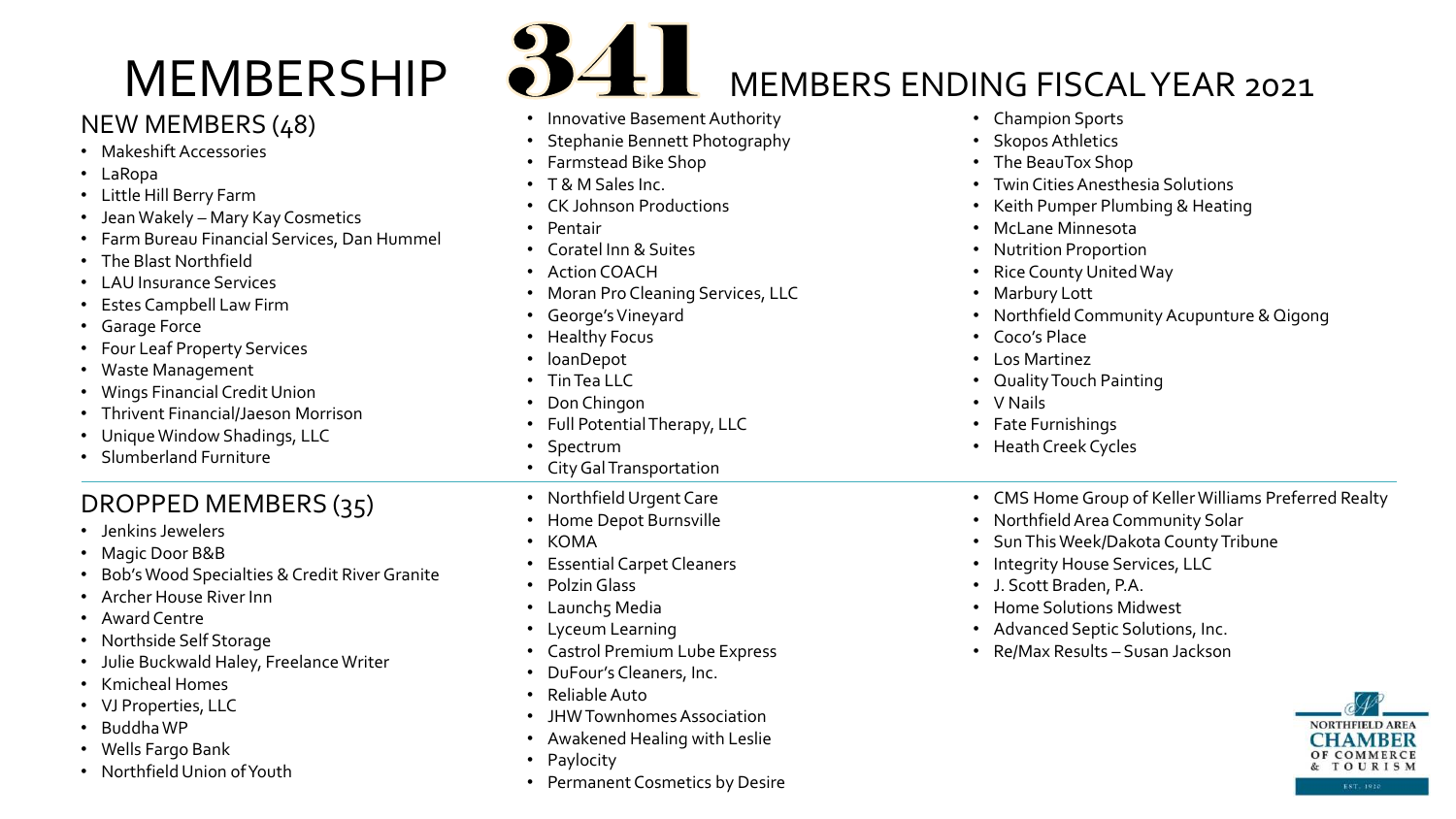

## CHAMBER BOARD 2021

- Sue White Community Resource Bank, Chair
- Penny Carr Taylor Truck Line, LLC, Vice Chair
- Jody Gunderson S2K Financial, Past Chair
- Chris Ekern Bluewater Properies, Treasurer
- Chris Lambert Higher Standards, Secretary
- Martha Kasper Edina Realty

## **STAFF**

- Lisa Peterson, Chamber President
- Jane Bartho, Director of Membership & Events
- Rachel Trnka, Administrative Assistant

- Dale Gehring Fairbo Insurance
- Laura Stelter –Arcadia Charter School
- Dawn Christensen Post Consumer Brands
- Rachel Kinny Paisley Gardens
- Jesse Cashman Carleton College
- Rob Schanilec By All Means Graphics
- Dr. Matt Hillmann Northfield Public Schools
- Ben Martig City of Northfield

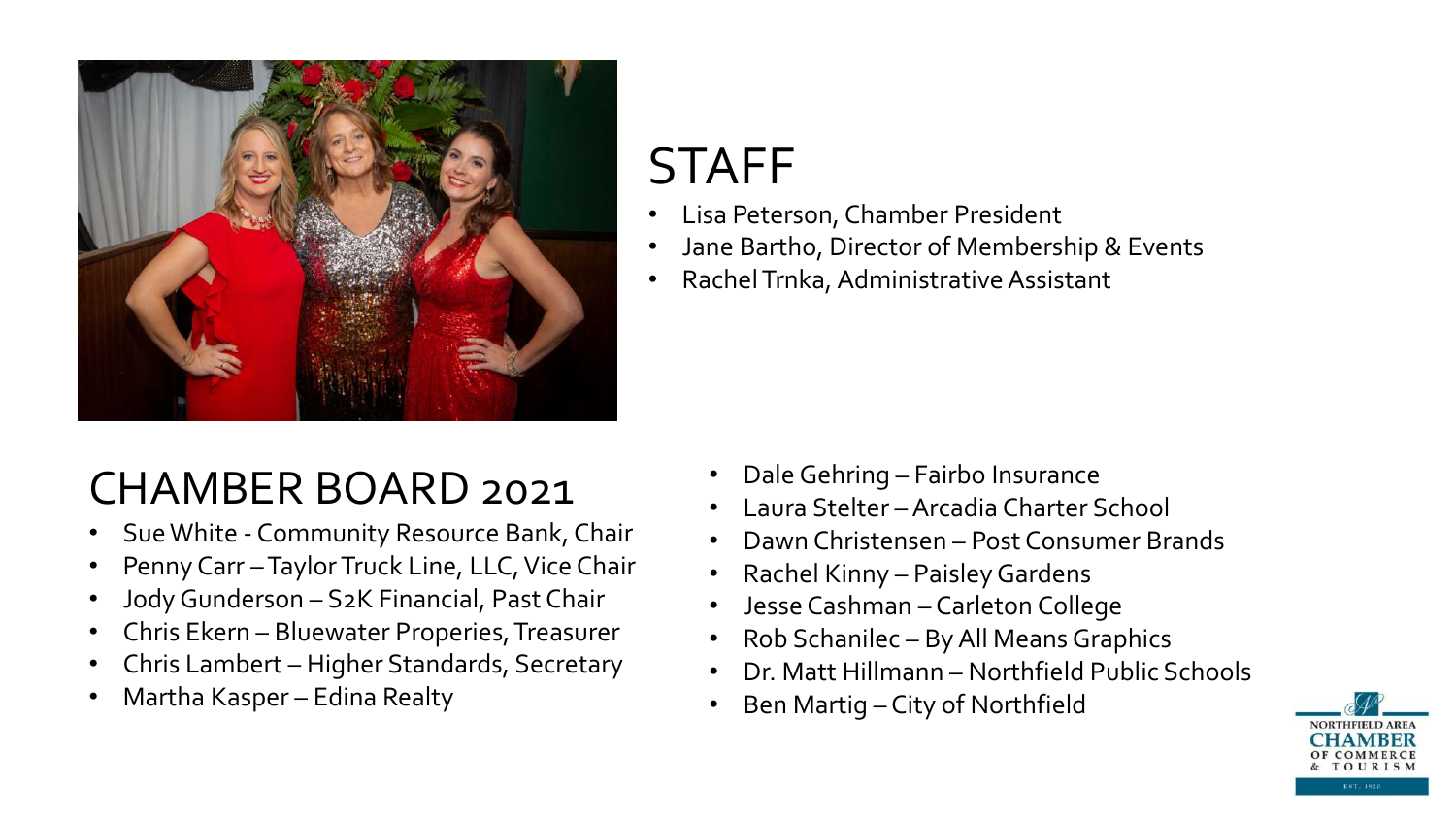## CHAMBER COMMITTEES

#### **Ambassador Committee**

- Mob Squad
- Ribbon Cuttings
- Ground Breakings
- Networking Event Emcees
- Business Mentorships

#### **Be Local, Buy Local**

- Girls Nite Out
- Crazy Daze
- Save-A-Buck
- Winter Walk

#### **Event Planning Committees**

- Home & Garden Show
- Girls Nite Out
- Chamber Cup Golf Tournament
- Fall Gala
- Winter Walk

### **2022 GOALS**

- Maintain 92% Membership Retention
- Continue to provide resources for businesses
- Grow membership by 30 members
- Continue DEI initiatives
- Continue and grow education & training opportunities for members and staff
- Increase programs for youth and minority entrepreneurs.

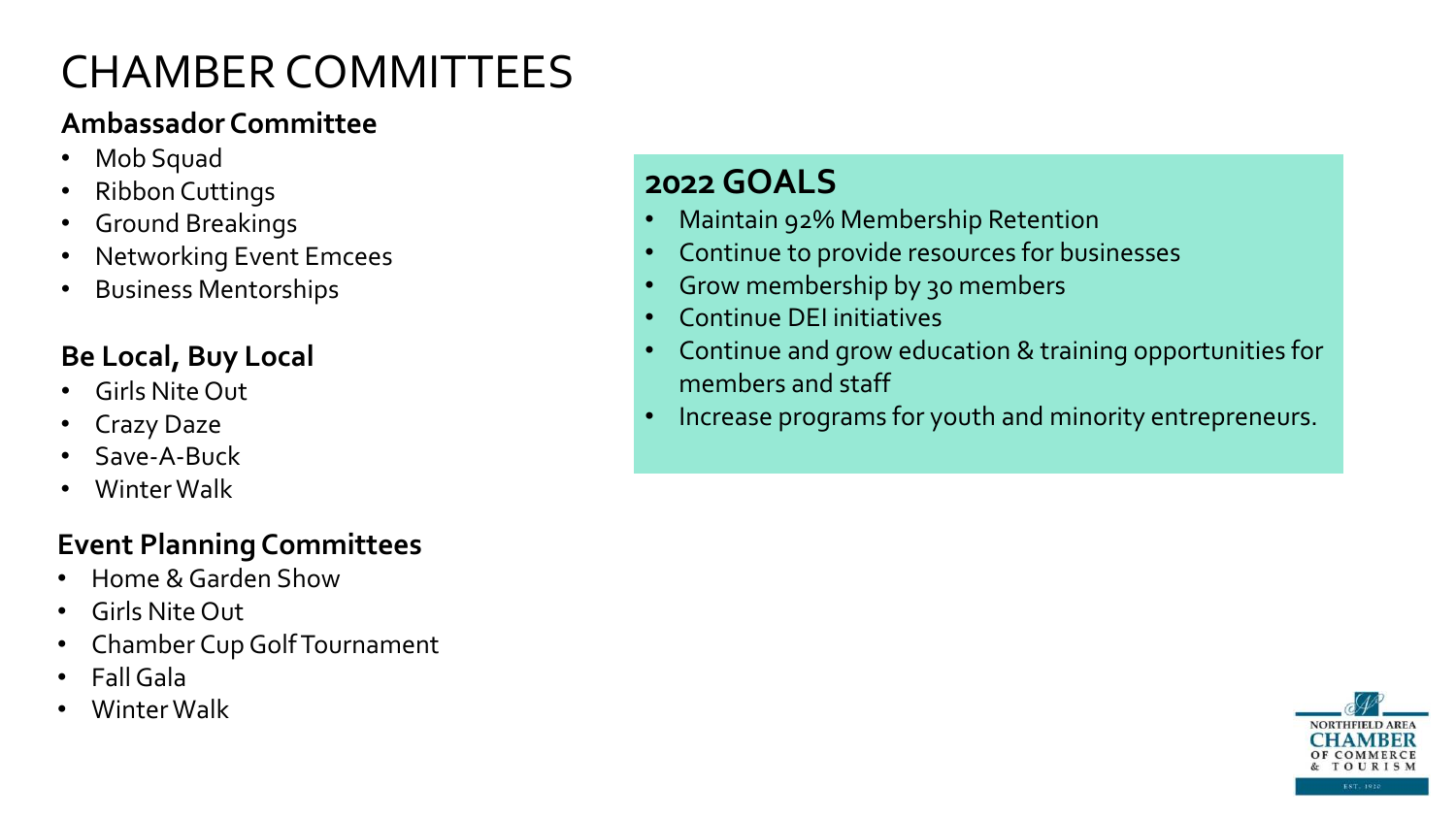## BUDGET

Total Income: \$406,269.16 Total Expenses: \$297,588.14 Net Income: +\$108,681.02

Actual Dues Income: \$180,774.21 2021 vs 2020: +\$116,945.91

Fiscal Year End Cash: Balance: \$177,924.25 Reserve: \$61,194.71 CD: \$26,084.82



## PUBLICATIONS

- Northfield Visitor's Guide
- Northfield City Map
- Northfield Chamber Business Directory
- Chamber Weekly E-News

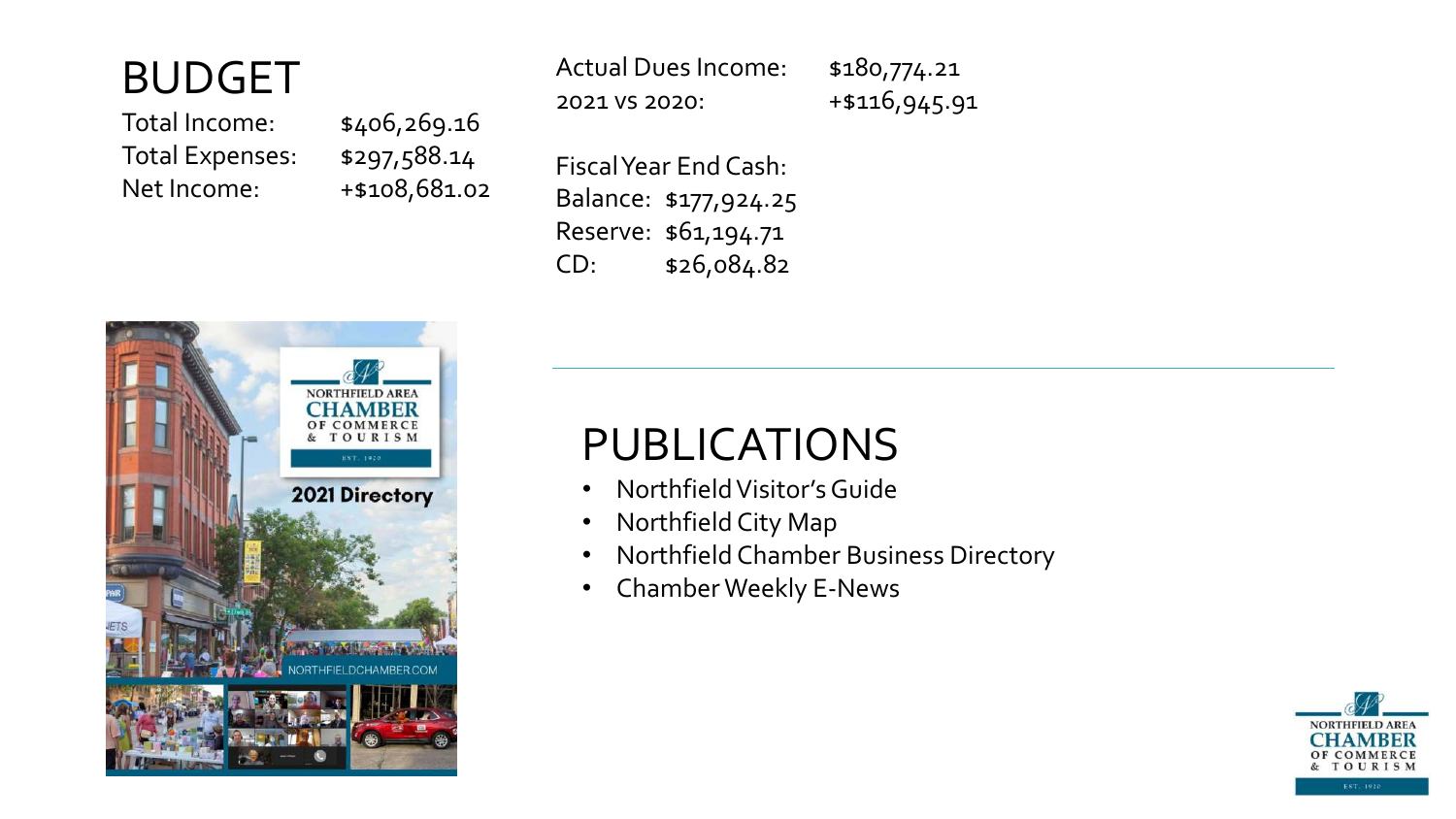#### **AT-A-GLANCE**

A LOOK AT WHAT HAPPENED IN 2021

**MAJOR WEBSITE SOCIAL EVENTS SESSIONS Members** 13 **MEDIA** 68,481  $341$ **MORNING MY PRO MINGLES LUNCH Retention** Facebook **Rate** 9 enorthfieldchamberofcommerce 9 evisitnorthfieldmn 92% **2,351 FOLLOWERS 21,263 FOLLOWERS** Instagram  $\overline{\phantom{a}}$ o **JOB POSTING BUSINESS** enorthfieldchamber  $\circledcirc$ **968 FOLLOWERS** evisit northfield **AFTER HOURS Ribbon VIEWS 2,226 FOLLOWERS Cuttings** 3,896 LinkedIn  $\bigcirc$ 13 www.linkedin.com/company/northfield-Ĭĥ area-chamber-of-commerce-&-tourism **183 FOLLOWERS** Ground **CHAMBER BUCKS NEW RESIDENTS KITS VISITOR PACKETS Breakings SOLD \$51,340 SENT 439 SENT 3,019** 5

**MEMBERSHIP**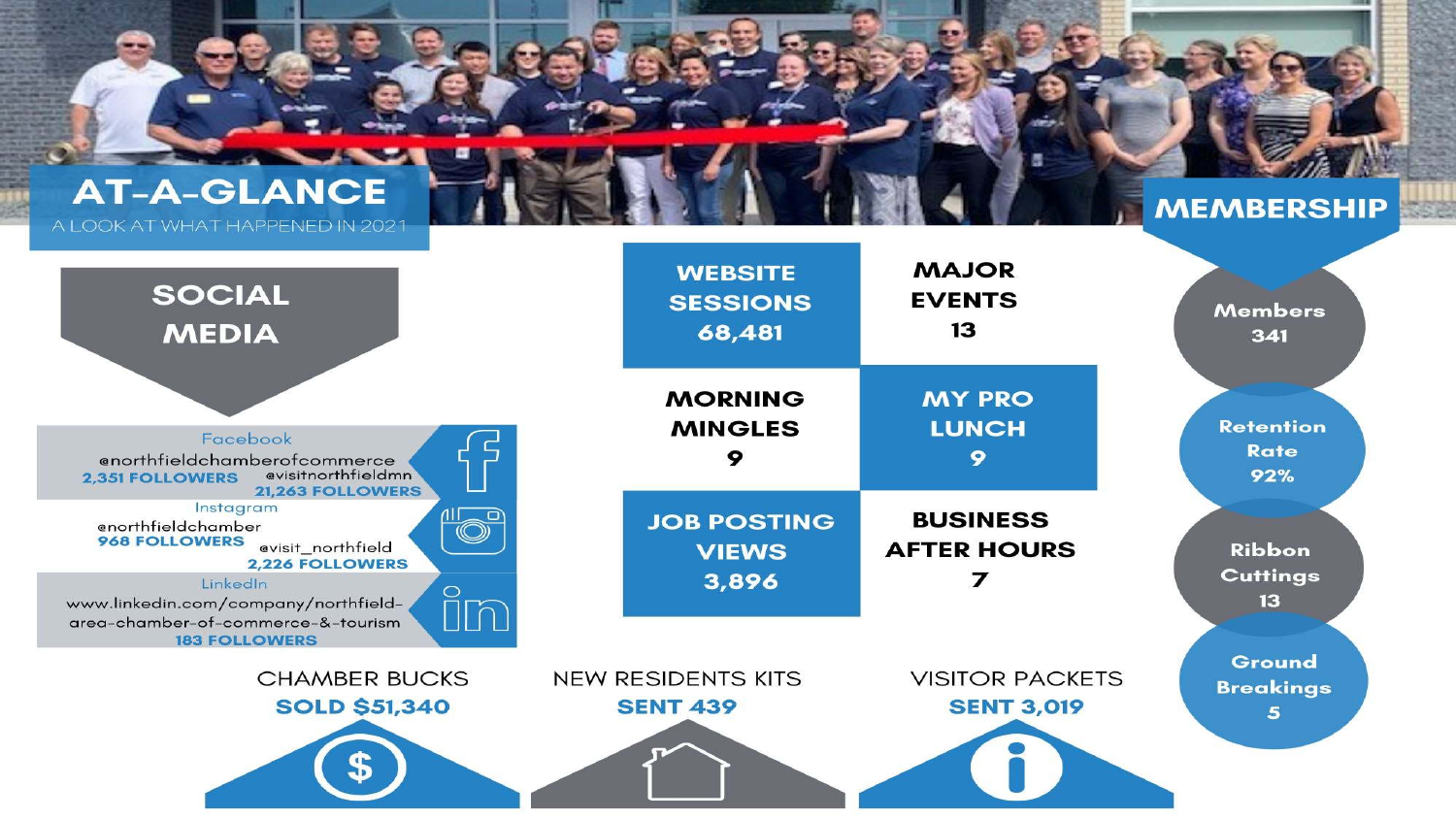